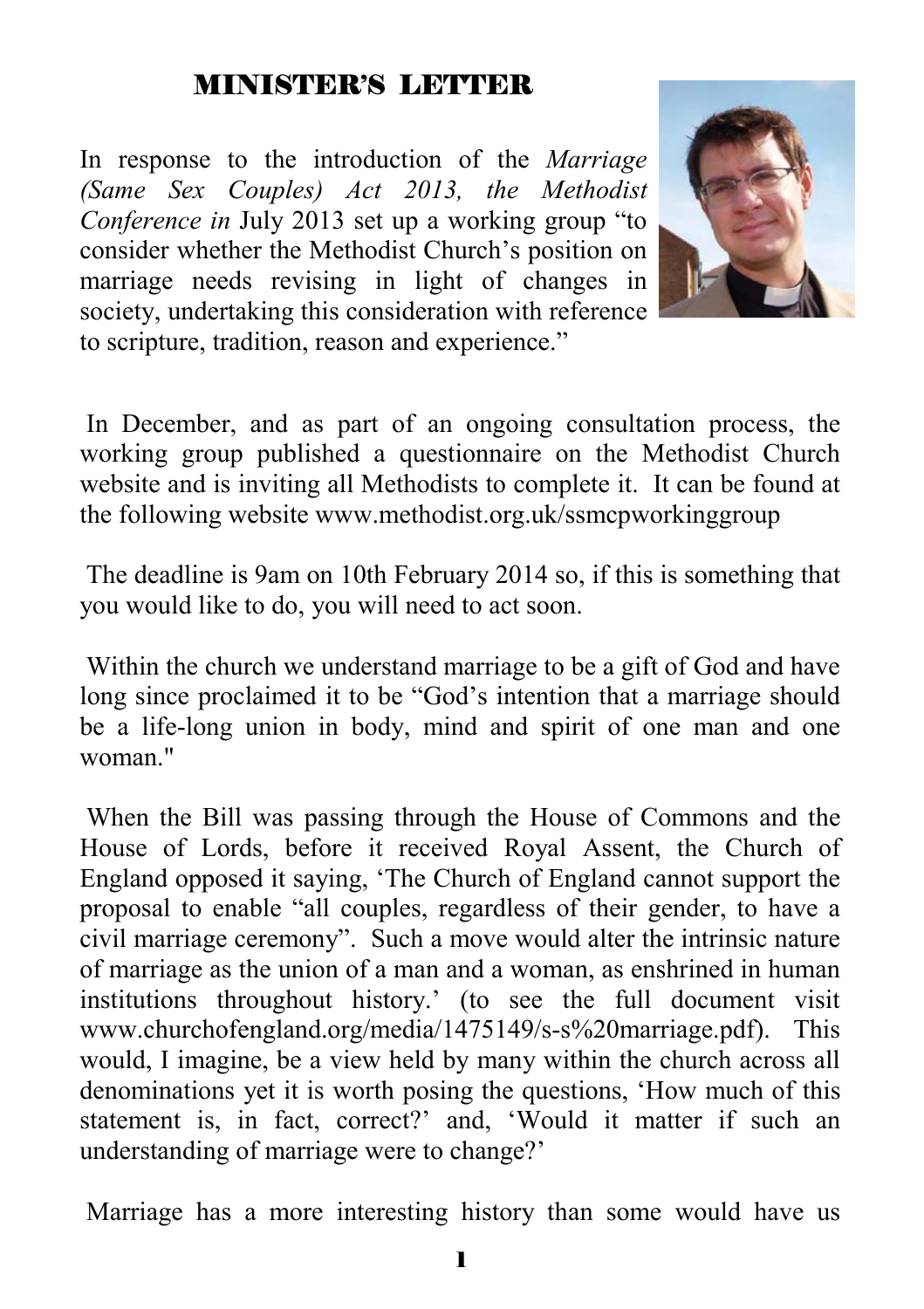believe. For great swathes of human history the norm was for one man to marry several women. The Biblical story knows a great deal about polygamy: some of the great heroes of the faith had more than one wife. Beyond this, it is claimed that the Roman Emperor Nero was married to not one man but two during the course of his lifetime. But even if we accept that marriage has, within our own culture, long been understood to be a (lifelong) union between one man and one woman, need that be our understanding for all time? If marriage has been understood in different ways in the past then why not again?

 It was, I would suspect, a deepening understanding of the human condition over time that led people to see that life is enhanced when two people who love each other exclusively commit themselves to one another in marriage. Our politicians have recently acknowledged that it cannot be acceptable for some people to be denied this opportunity to flourish simply because they happen to be of the same sex as the person they love. I only wish that the church had led the campaign that brought about this change in the law.

 If we are willing to proclaim that 'God is love' then surely we have to also assert that where love is, so too is God.

 At the Greenbelt Festival last year, the Canon Chancellor of St Paul's Cathedral, Mark Oakley said,

 'I believe that any person who finds him or herself with a homosexual orientation deserves to be happy, deserves to be fulfilled and should be encouraged to flourish as a human being. If this means, as it does for a lot of people, that a permanent, faithful, stable relationship is what one looks for then - if one is fortunate enough to find that person in life (and what a miracle it is when you do), that you both decide to share life together, to share intimacy - maybe sexual intimacy - emotion, a future, a home, holidays; to have that person there when you get home; to grow old together, to be there when you go into hospital, to hold your hand when frightened, to hug when full of joy, then where love is, God is.'

If two people find love of the kind Mark describes and want to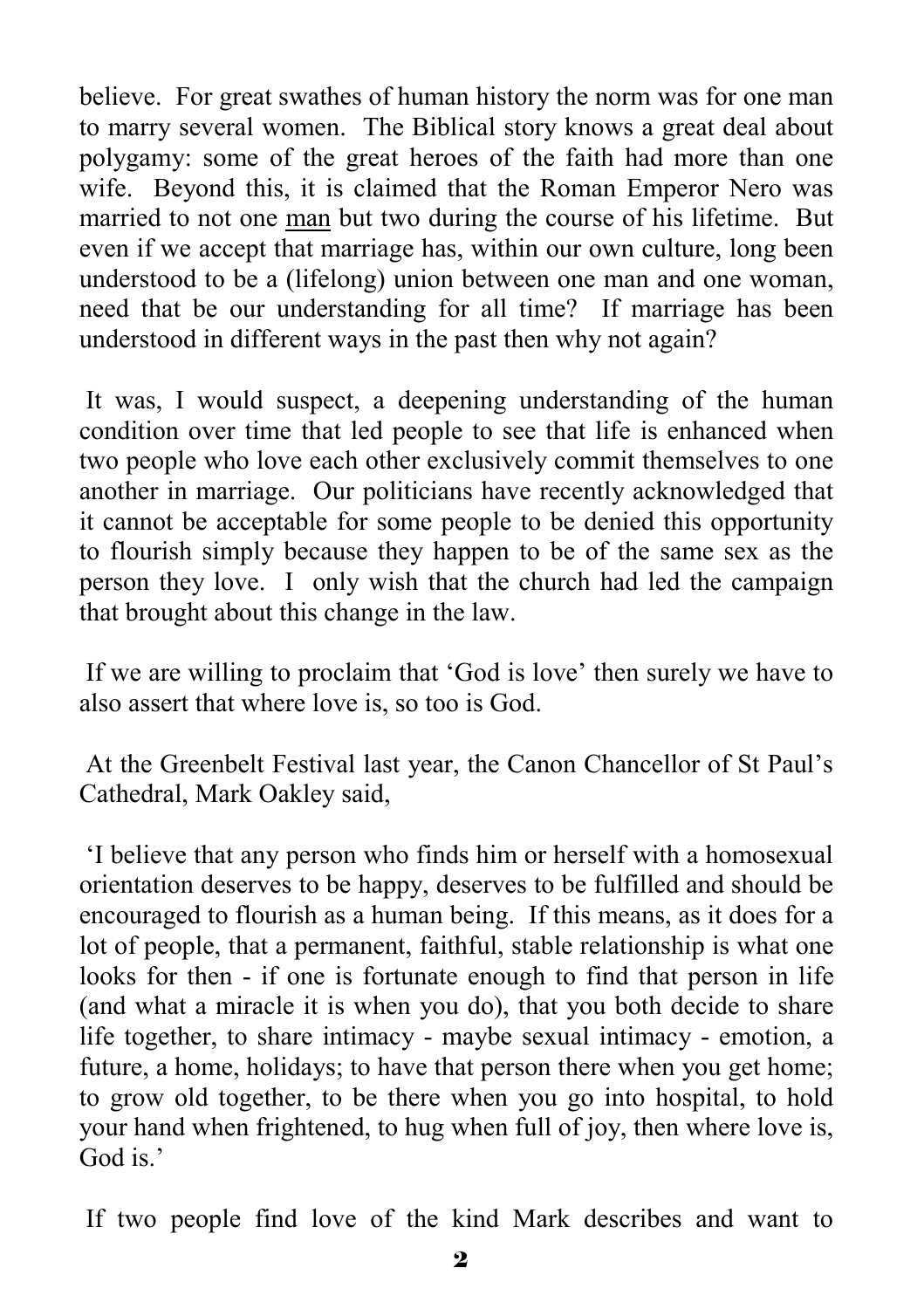commit themselves exclusively to one another and choose to celebrate this with family and friends, and if they want to have this relationship blessed before and by God and call it marriage then, I for one, yearn to be able to say, 'Amen' whatever the sex of those people. And I yearn to be able to do so in church.

 Please visit the Methodist Church website if you have access to it and, even if you do not feel able to complete the questionnaire, allow yourself to sit with the questions that it raises.

With every blessing,

 *Paul*   $- < 0 >$  ——

## BIG BRUNCH



years and they are very popular.

Once again we are running Big Brunch events this year to help us take the young people to Spring Harvest (a Christian festival held over Easter at Butlins). We have been fund raising by providing people with cooked breakfast at Big Brunch events over a number of

We have 2 more dates for Big Brunch before we go to Spring Harvest - Saturday 15th Feb and Saturday 8th March both 10.30am until 1pm.

It is a friendly and relaxed atmosphere where people can come along for breakfast, brunch or lunch, so if you haven't been before why not give it a try and join us. Come along for a full cooked breakfast, a sandwich or if you just fancy some tea and toast. We will be happy to serve you.

Many thanks to all those who have been along and continue to support us. Also Thank you to all those who help provide the cooked breakfast. *Abby Herring*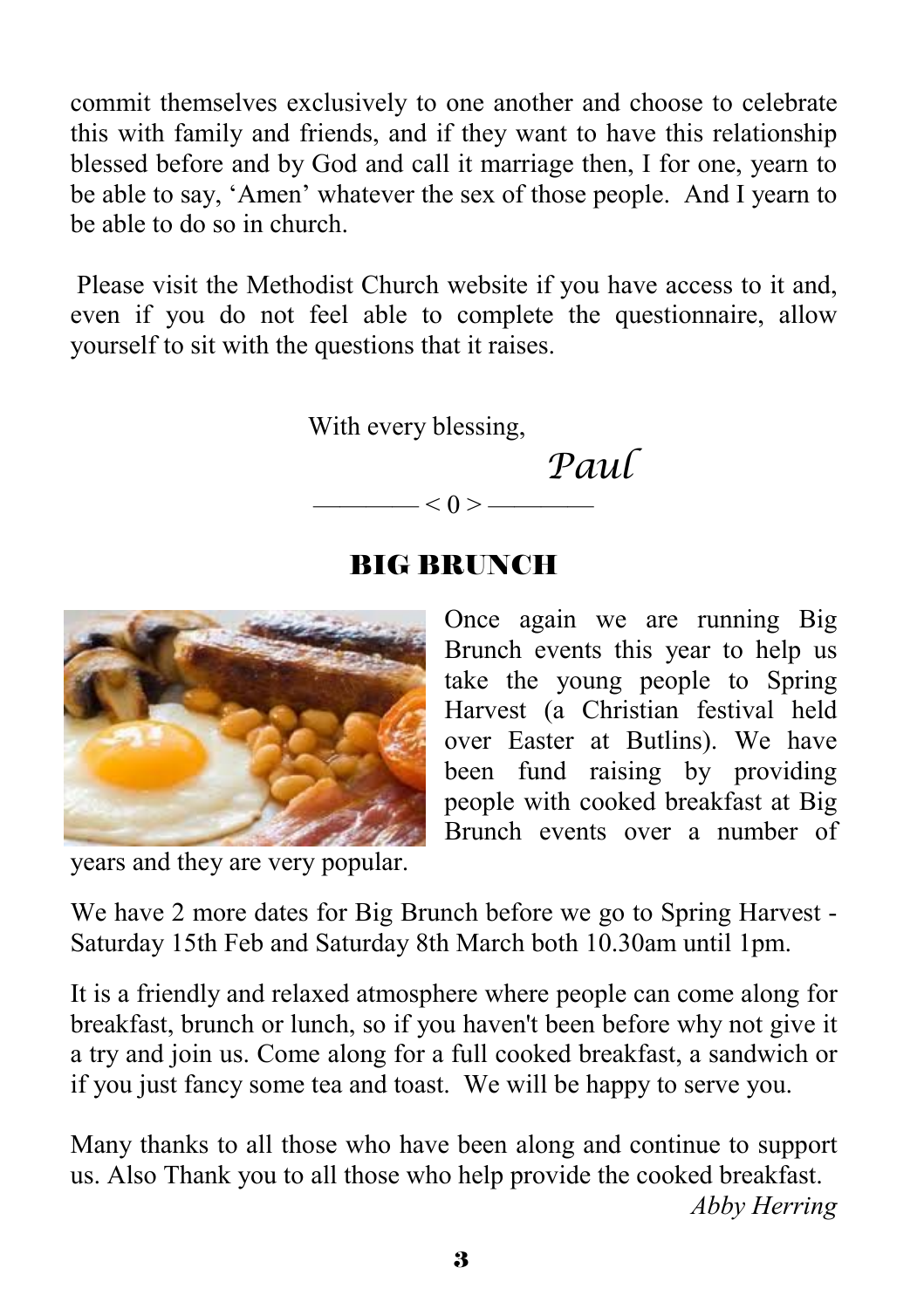## THANKS TO ALL WHO CONTRIBUTED

Over the Christmas period the collections that were taken at the various services were going to the Syria Disaster Appeal. Our annual carols at Morden Station was for NCH and finally, donations were invited for Methodist Homes for the Aged from those using the church Christmas post box. We raised over £1400 for all of these good causes.

| National Children Homes             |            |  |  |  |
|-------------------------------------|------------|--|--|--|
| Carol Singing at Morden Station     | £ $564.00$ |  |  |  |
| Carol Service with SIGMA            | £ 204.06   |  |  |  |
| <b>Syria Disaster Appeal</b>        |            |  |  |  |
| <b>Christingle Service</b>          | £ 228.73   |  |  |  |
| Collection at Christmas Day Service | £152.22    |  |  |  |
| Midnight Communion Collection       | £ 58.50    |  |  |  |
| Methodist Homes for the Aged        |            |  |  |  |
| <b>Christmas Post Box</b>           | £ 194.05   |  |  |  |

Thanks are due to all those who took part in all the various activities and to those that gave their hard earned money.

 $\qquad$   $\leq$  0  $>$   $\qquad$ 

*Roy Ellis* 



## CONGRATULATIONS!

Last October Derek and Mary Heaton were invited to the Annual Service by Embrace (formally 'Biblelands'), the Christian charity that is tackling poverty and injustice in the Middle East.

There they were honoured with a presentation for their time and support to the charity since 1988. They were also mentioned in the Christmas edition of the charity's magazine.

They were the first volunteers to showcase Embrace's work through film shows across East England, and over the years they have raised over £20,000 for the charity. Embrace also wish to give a huge thank you to all that have supported Derek and Mary in their work with the charity.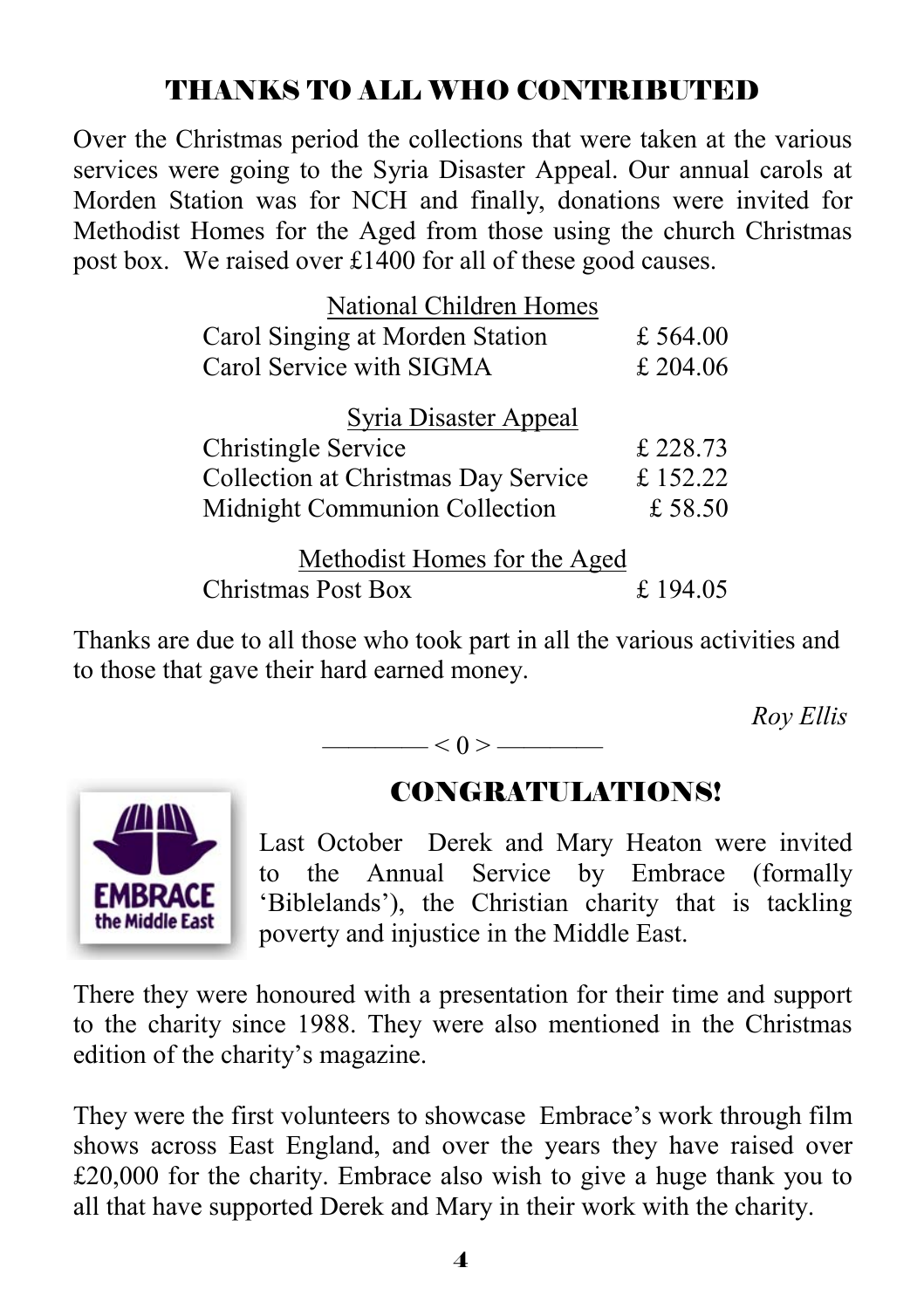#### Extreme Focus

 *Taken from: Extreme devotion, the voice of the martyrs from the co-authors of Jesus freaks. Serious followers of Jesus pay a price, and extreme followers often pay the ultimate price. Each story is true.* 

#### **CHINA: ME LING**

#### **"I purified my heart of the fear of men, and I learned to see God".**

Me Ling was young when she was arrested for her Christian activities in Communist China. During times of interrogation, the police would torture her to try to force her to betray friends in the underground church.

 At first Me Ling was extremely fearful, and she could not see the purpose that God had for her in that terrible place. But then she remembered the teachings of her pastor who had said, "Real suffering lasts only a minute, and then we spend eternity with our awesome Saviour."

When asked how she was able to keep from going crazy during those terrible times, she replied, "When I closed my eyes, I could not see the angry faces of the men or the instruments of pain they were using. I kept repeating the promise of Christ to myself: 'Blessed are the pure in heart, for they will see God' (Matthew 5:8). I also found that when I purified my heart of the fear of men, I learned to really see God. I took courage from all the others who had gone before me and focused on him until everything else faded away. When the officials learned of my defence, they taped my eyelids open. But it was too late because my vision was secure."

*We admire people whose professions require a great deal of concentration and focus. The skilled neurosurgeon, the Olympic athlete, and the corporate visionary share a common trait: They are focused. The discipline of focus transcends intelligence, athletic agility, or charisma. Without focus, these people would be merely smart, athletic, or interesting at best. Their ability to stay focused contributes greatly to their success. Developing an earthly focus can bring earthly success, but what about matters of eternity? If you are more focused on the temporary things of this world you will miss the goal. What can you do today to ensure you are focused on Christ and on spreading his good news?* 

Set your minds on things above, not on earthly things. (Colossians 3:2)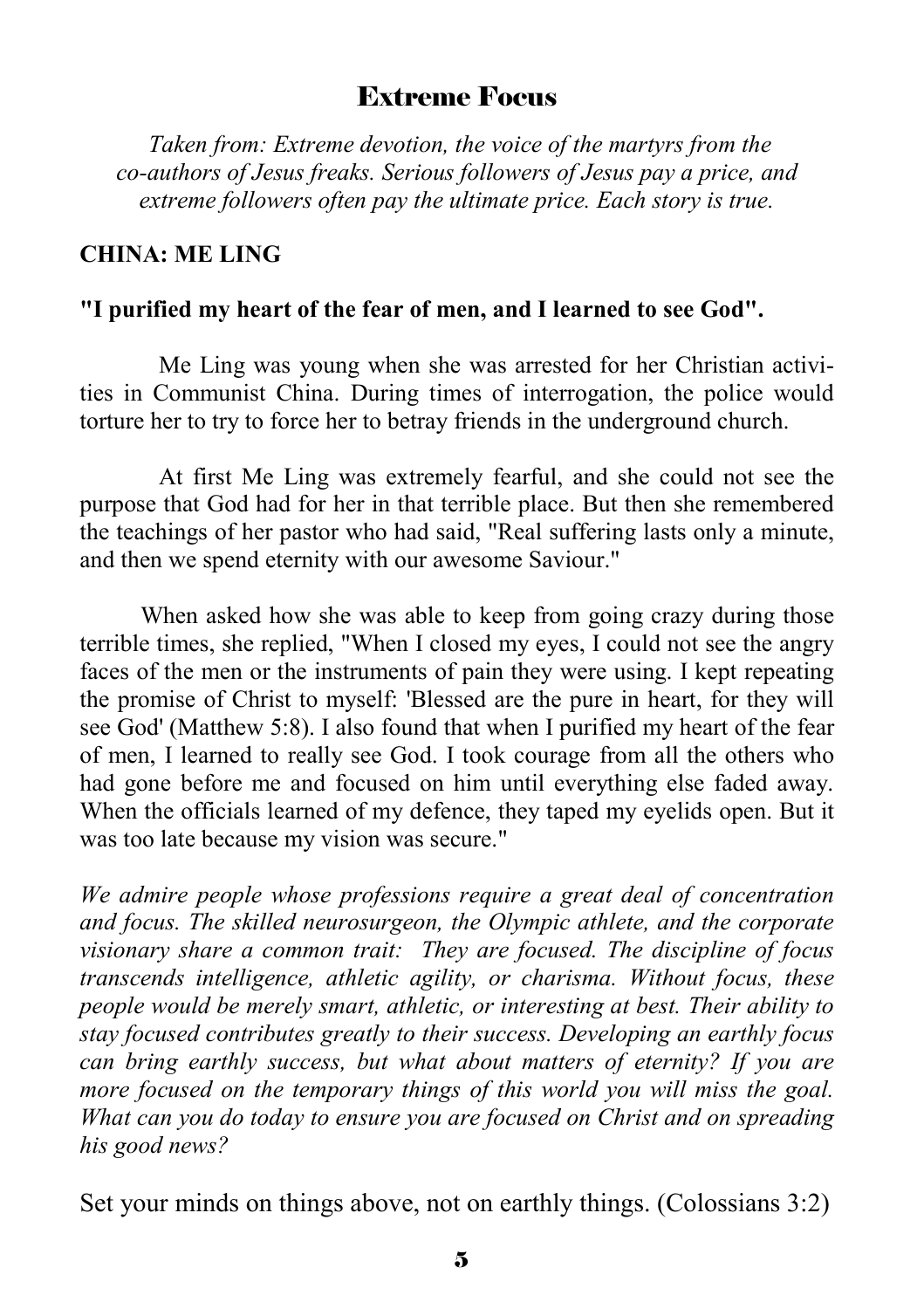*In the December/January Newsletter we featured a story from Bill Pollock. It is with sadness that we learnt of his passing last year, but his stories live on and we now present a second from his 'Advent Anecdotage - Mishaps of a Minister on Mull'.* 

## Carols for CalMac

*(Caledonian MacBrayne, usually shortened to CalMac, is the major operator of passenger and vehicle ferries, and ferry services, between the mainland of Scotland and 22 of the major islands on Scotland's west coast. )* 



When the Church of Scotland was rent by the Great Disruption of 1843 the people of Torosay (Craignure) strove famously to ensure no laird could use the church for his own ends. But there are new lairds today and one might be CalMac. A parody of Psalm 24 went

 *The earth belongs unto the Lord And all that it contains, Except the ferries and the piers For they are all MacBrayne's.* 

One year well-intentioned CalMac captain may have tried to use the Torosay teenagers' carol singing albeit in a kindly and amusing way ... But the kids were ready for him.

On 23rd December each year I and two other adults used to go carol singing around Craignure and Lochdon with most of the district's early teenagers. The weather was often bad but one night it was surely worse than others. I knew the young people would want to continue but as I drove though the storm and the floods on my way to our rendezvous I knew we couldn't spend our evening in the open air. But how would I get out of it?

Then, as I rounded the bend towards Craignure I saw a possible answer. M.V. Isle of Mull was still tied up, presumably stormbound at Craignure. If her passengers were still on board we might sing to them. I collected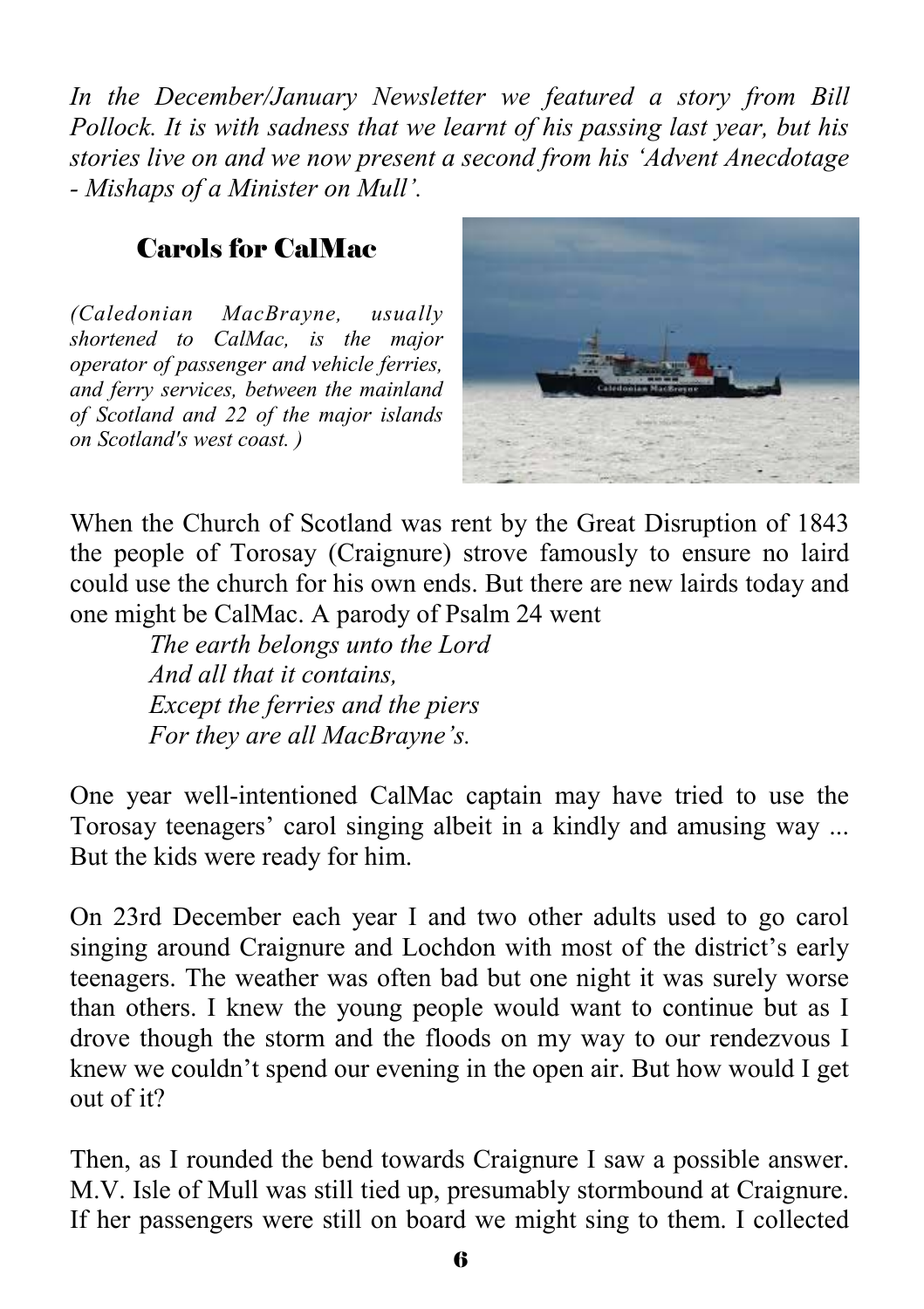the kids and we headed for the pier. I saw the mate just inside the vessel and ran down alone to speak to him. He liked my idea but referred me to the captain and took me to the bridge. But the captain's face darkened when I told him my plan. He stood silent for what seemed an age, then he visibly brightened and beamed, "Of course, you're most welcome and the passengers will be delighted." I went back to the vehicles and got the kids. I passed the mate again on boarding and he whispered, "In fifteen minutes from now the captain is going to announce that he's not going to sail again tonight - but don't tell the passengers." We probably sang for more than fifteen minutes but it didn't take us long to exhaust our repertoire and as we headed up the pier we heard the captain making his announcement.

It is only now, twenty years later, that I see a plausible explanation for what I have otherwise regarded as the captain's rather odd behaviour. Perhaps he had just steeled himself to announce 'No Sailing' and face passenger reaction when I walked onto the bridge and gave him a dilemma. Warm and courteous as he was he wouldn't want to turn us away or to cause the passengers to leave while we were singing but everyone would want him to announce his decision as soon as possible.... unless ... He may suddenly have thought that it would be in everybody's interests, not least CalMac's, if the carol singers spread good will before his announcement. And so, for largely commendable reasons the captain may have tried to use us and our carol singing for ends we hadn't intended.

Now, what would our fathers from the Disruption have thought of that? Well, they needn't have worried. The captain might have half expected a fairly respectable-looking, semi-talented choir. Instead he got a dripping rabble, clad in their oldest waterproofs, who hadn't rehearsed, some of whom couldn't sing, and whose customary style of singing was to bellow into a gale. If he intended using us to fill his ship with lovely music and his passengers with goodwill towards CalMac he would be sadly disappointed. The Torosay kids, true to their heritage, didn't let themselves be used. Are we true to what we've inherited?

*Bill Pollock*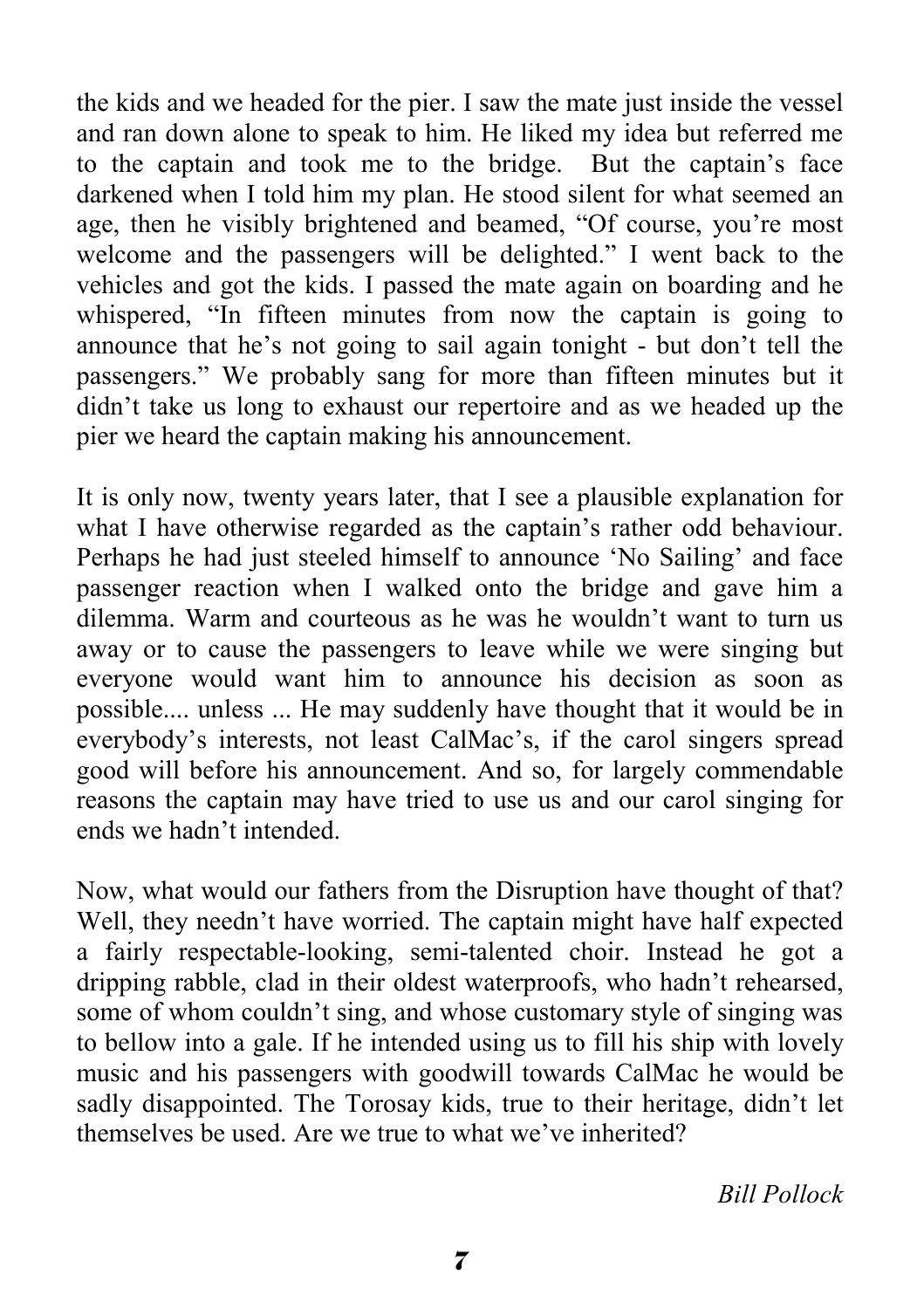## Embrace the Middle East (formerly Biblelands) 25 Years of Fundraising and memories of the Holy Land *(part one)*

 Derek and I were pleasantly surprised to receive a phone call saying that we were to be publicly recognised at the Embrace AGM in October 2013 in London. There we were presented with a visual history book called 'The Story of the Holy Land' written by Peter Walker, as recognition of our past 25 years fund-raising for the charity and raising over £20,000. In their Christmas magazine it mentions how we became the first volunteers to showcase their work through our film shows across East England (actually the shows stretched to Scotland, Wales, even the far flung shores of Greece, in fact wherever we were invited!). The presentation was in acknowledgement of our 'enthusiasm and time' as we became pioneers in this field. It made us feel very proud and humble at the same time.

 Peter Walker's book brings many happy, but also frightening memories of our time in 1992, 1994 and 1995 when we worked independently at the Helen Keller School for Blind Children. All this had been as a result of our life-changing experience following our 1988 pilgrimage led by the dear Rev Leonard Barnett and his wife May (sadly both now deceased). Now there remains only Jean Gear, Joyce Plant and us from the 13 folk of Martin Way Methodist Church who travelled that Pilgrim Way. Jean & John Butland, Ivy & Bill Bass, Bill & June Cox, Fred & Doreen Warren and Douglas Gear are sadly no longer with us.

 One experience we recall from that initial pilgrimage was Len telling our band of 41 Christians (made up of Church of England, Catholics, Baptists and Methodists) that on the Friday we HAD to be out of the cobbled nar-



row streets of Jerusalem by noon, because we could have been crushed by the throng of Muslims making their way to the huge 5000 capacity Al-Agsa Mosque for prayers.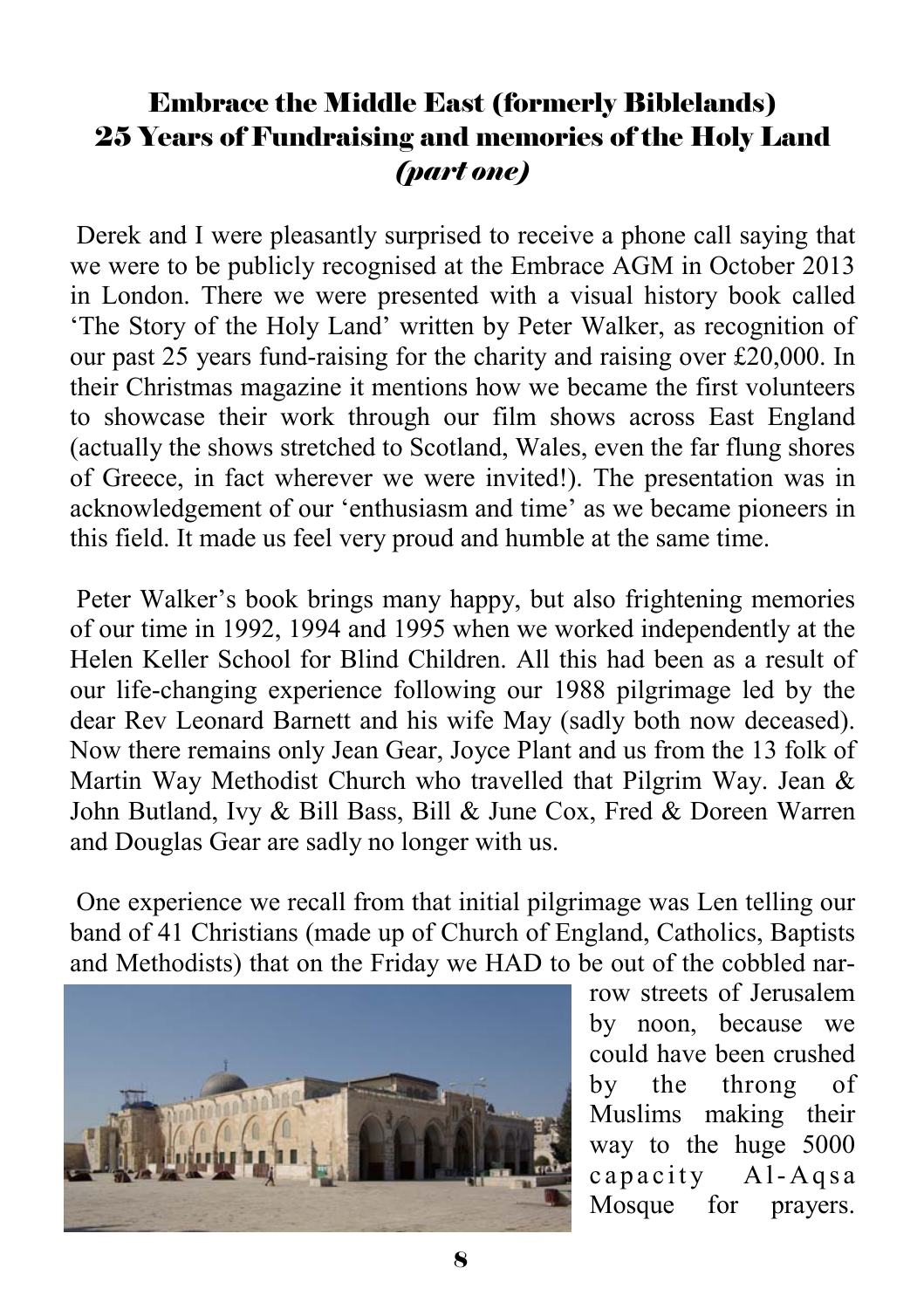Years later, on one of our independent visits when working at the Helen Keller School, lost sight of Len's advice and found ourselves there after noon literally squashed against the side walls our feet sliding from under us, we finally took refuge in a café!

 A pleasant reminder of 'being out of an area by a certain time' was on one of our days off duty from the School. We departed very early in the morning to drive down to the Dead Sea Nature Reserve. We were there



for when it opened at 8am, because the temperature was just below 100°. We had been told to take swimwear with us by Helen Shehadeh, the Principle of the school, so that we would be able to cool off by standing under cascading water falls and we were very thankful that we

had heeded this advise. It was so hot that we dropped our shorts and tops in the cold water before putting them on to counteract the excessive heat! This unspoilt landscape had at its entrance an avenue of date palms all netted in black to stop birds from eating the ripening dates. We had been advised we HAD 'to be out of the area' by 4pm as this was when the roaming leopards woke up and prowled about freely, hunting Rock badgers, wild goats and the unwary tourist!

 One time, when we were staying overnight in an old army camp (which had been converted into a holiday kibbutz) high up in the 1200 foot mountains that ring the Dead Sea I had a close encounter that I could well have done without. We were enjoying our evening meal when Derek suddenly shouted out across our small table 'don't move!' A few inches from where I was sitting there was a gigantic sandy coloured spider (it was about the size of an outspread hand) slowly climbing the wall. We were then reliably informed by a TV camera man who was filming for the BBC, that we were very fortunate to see such an elusive Desert Spider!

> *Mary Heaton (part two by Derek will be in next month's Newsletter)*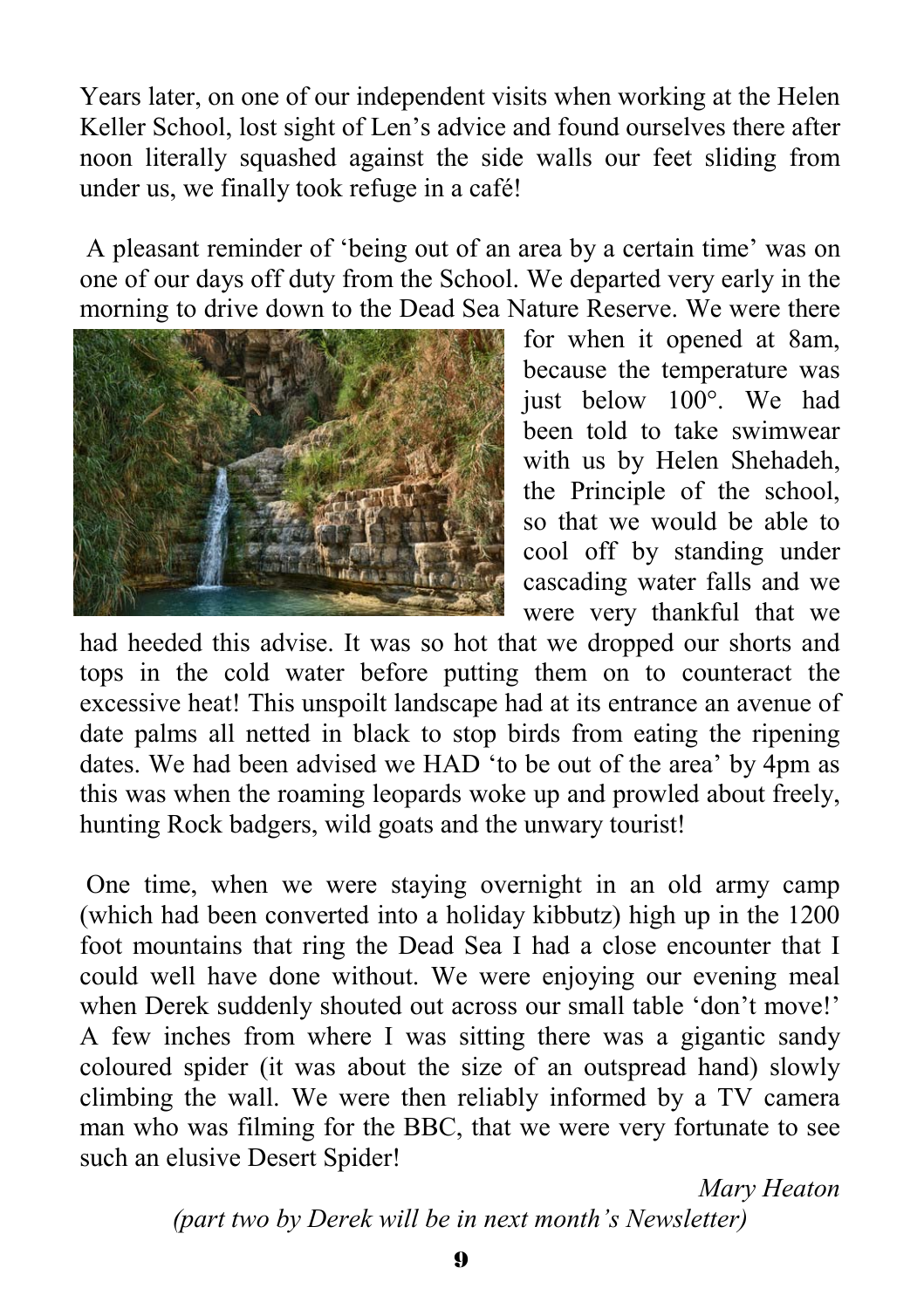# **WOMEN'S WORLD DAY OF PRAYER**



# *Friday 7th March 2014 'Streams in the Desert' Egypt*

On Friday 7th March women and men will gather to celebrate using a programme of worship offered this year by women in Egypt. The theme this year is 'Streams in the Desert' and we are asked to reflect on our Christian role of being a 'stream in the desert' for those who experience spiritual 'drought'.



Mentioned in Genesis, Egypt is one of the oldest civilizations in the world. Variously called 'motherland of the world' and 'cradle of civilizations', Egypt was populated soon after the Flood by Mizraim, grandson of Noah. His name gives the Arabic for Egypt – 'Misr'.

Egypt is twice the size of Spain, the population is over 84.5 million, 95% of whom live in the Nile Valley and Nile Delta. Cairo, the capital city, has 16 million inhabitants. 99% of the people are Egyptian and the remaining 1% is made up of Nubians, Armenians, Greeks, Italians and other Europeans.

Egypt has long been home to Coptic Christians. Since the uprising in 2011 there has been an increase in violence between Muslims and Coptic Christians. In October that year, at least 25 protesters died during clashes with the army at a peaceful protest for Christian rights in Cairo. To date no one has been held responsible for the deaths. Women have been subjected to humiliating treatment in an apparent attempt to deter them from protesting. 2012 saw more of the same as military forces continued to restrict the right of Egyptians to protest and to freely express their views. Political change affects individual lives and we pray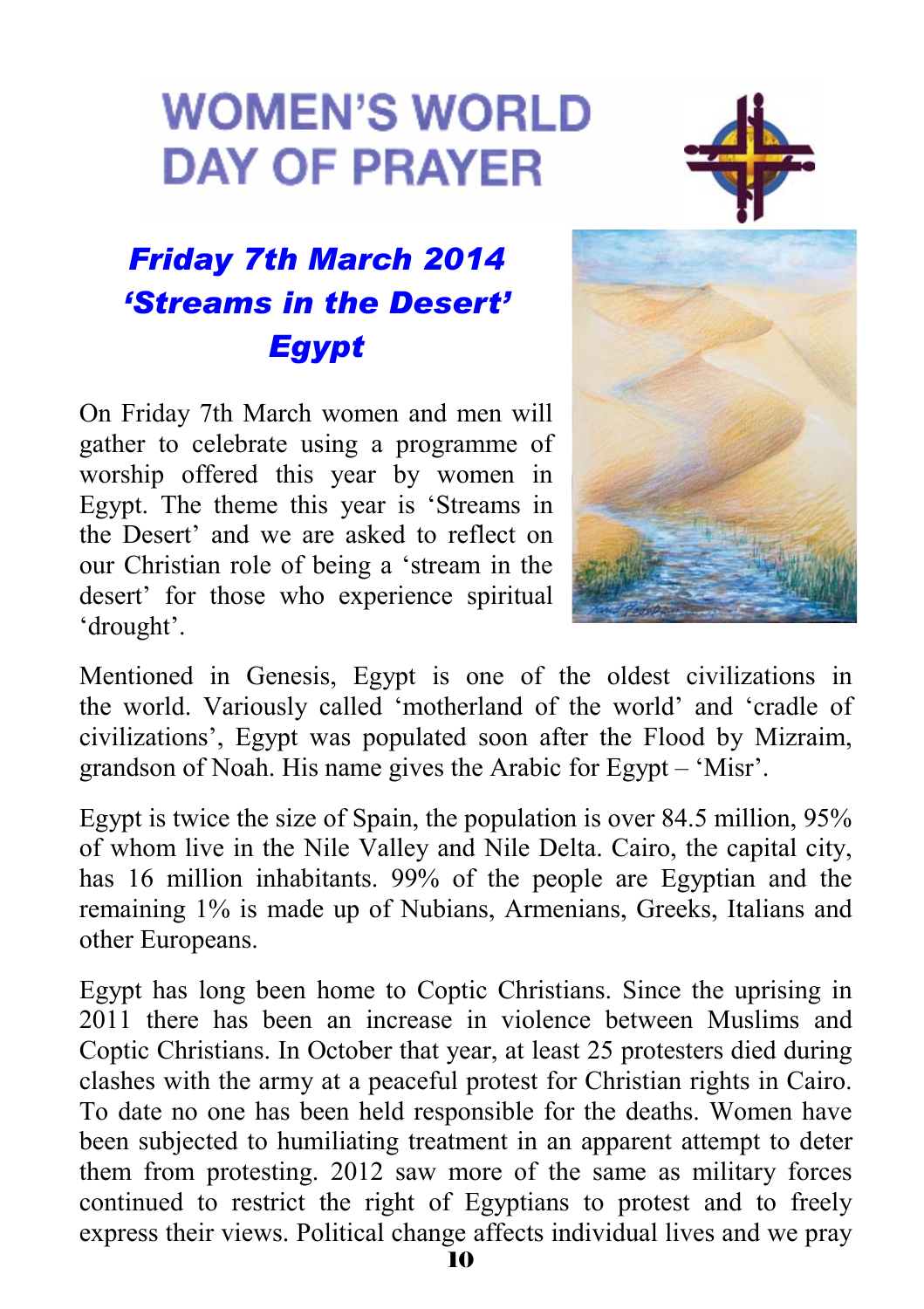with the women of Egypt for peace.

It is envisaged there will be a great wave of prayer, rising with the sun over the island of Samoa and sweeping across Asia, Africa, the Middle East, Europe and the Americas, coming to rest in American Samoa some 36 hours later. By then WWDP services will have been celebrated in over 170 countries.

Here in Merton a time of prayer and meditation will take place at Wimbledon Methodist Church, Griffiths Road, SW19 1SP, starting at 8.00pm, with a morning meeting at St John the Divine, High Path, South Wimbledon SW19 2JY starting at 10:30am.

Although organised and led by women, this is essentially a day of prayer for everybody as we demonstrate our solidarity with our sisters and brothers in other countries and all are welcome to attend. Further information and resources, can be found on the WWDP website at www.wwdp.org.uk

 $-$  < 0 > ——

 $- < 0 >$  —



## CHRISTMAS CARDS

Thank you to every one who used the 'Christmas Post box ' this year. Also a great thanks to the 'post people' who between them sorted all the cards. In all £194.05. was raised through this to help the Methodist Homes for the Aged.

## CAROL SINGING - THANKS

Once again Thank you to all those who braved the elements and joined together to serenade the commuters of Morden with carols during two nights in December.

Over £560.00 was raised for NCH this year.

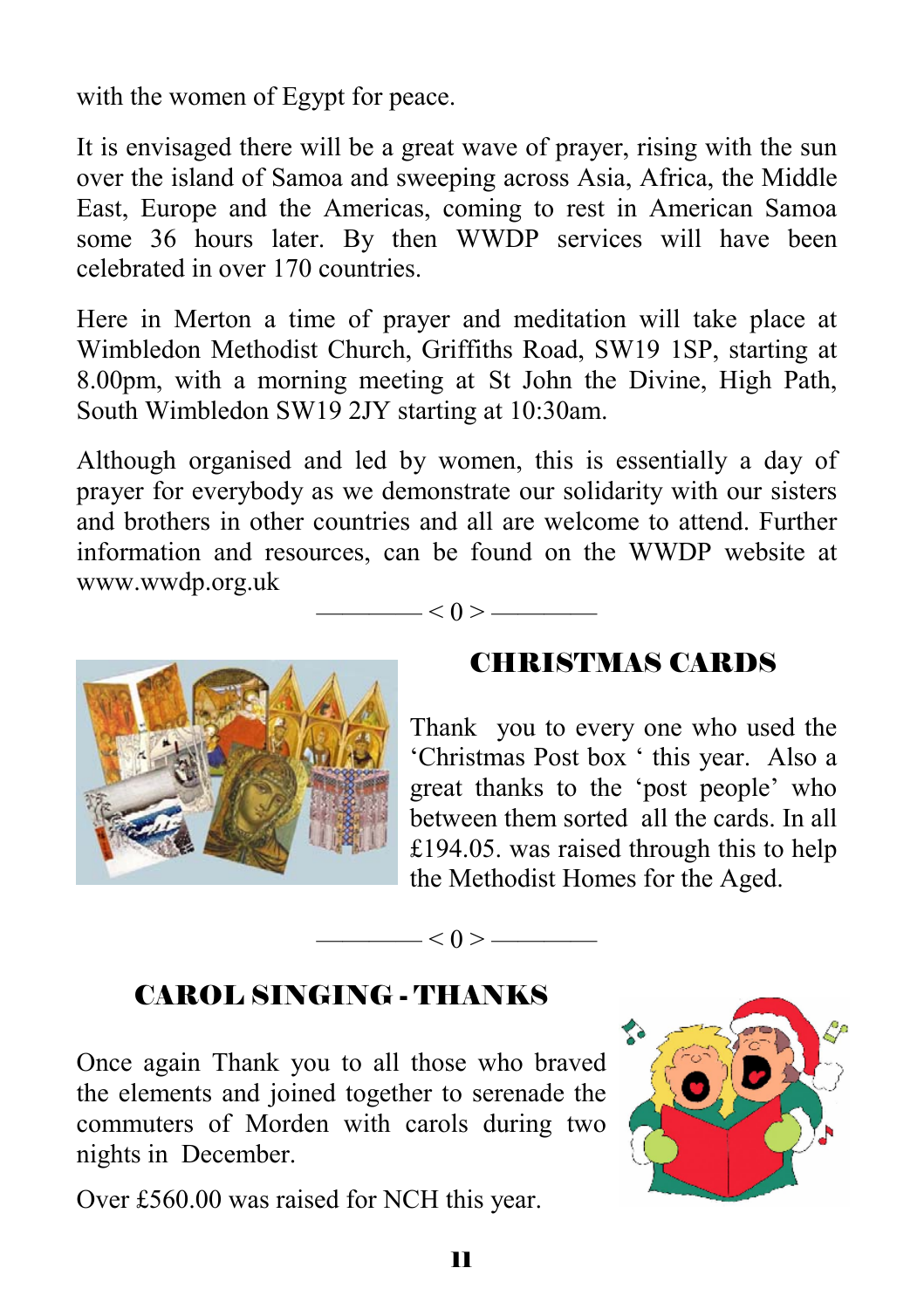



*"The prayer of a righteous person is powerful and effective." – James 5:16* 

In December you were asked to pray for Christians around the world who often experience increased harassment and attacks because of their faith over the Christmas period. Sadly, this increase in violence happens so regularly at this time of year that it is almost to be expected.

#### **Iran**

Five Christian converts were arrested as they celebrated Christmas in a house in Tehran. Another convert in the Karaj region was sentenced to one year in prison on evangelism-related charges. However that said, Farshid Fathi, an imprisoned church leader reported that Christians in his prison were reported to be celebrating Christmas with "joy in Christ".

#### **Nigeria**

The Christmas period was quiet in Nigeria; however, this did not last through the new year.

Two people were killed and sixteen severely injured when armed Fulani Muslims stormed a New Year's Eve service at a church in Maikatako village, Bokkos, Plateau State. Another person was killed in the Manguna area of Bokkos. The following day, 16 more were killed in attacks on villages.

On Monday 6 January, 33 people were killed during an attack on Shonong village in Bachit District, Riyom, in Plateau State. Victims were given a mass burial the following day. There have also been similar attacks on villages in Kaduna State – all a continuation of events last year.

#### **Vietnam**

While Christmas was mainly peaceful in large, urban areas, reports mentioned that some rural villages in the Central Highlands were being surrounded by officials threatening to arrest any Christians discovered celebrating Christmas or even praying in their own homes.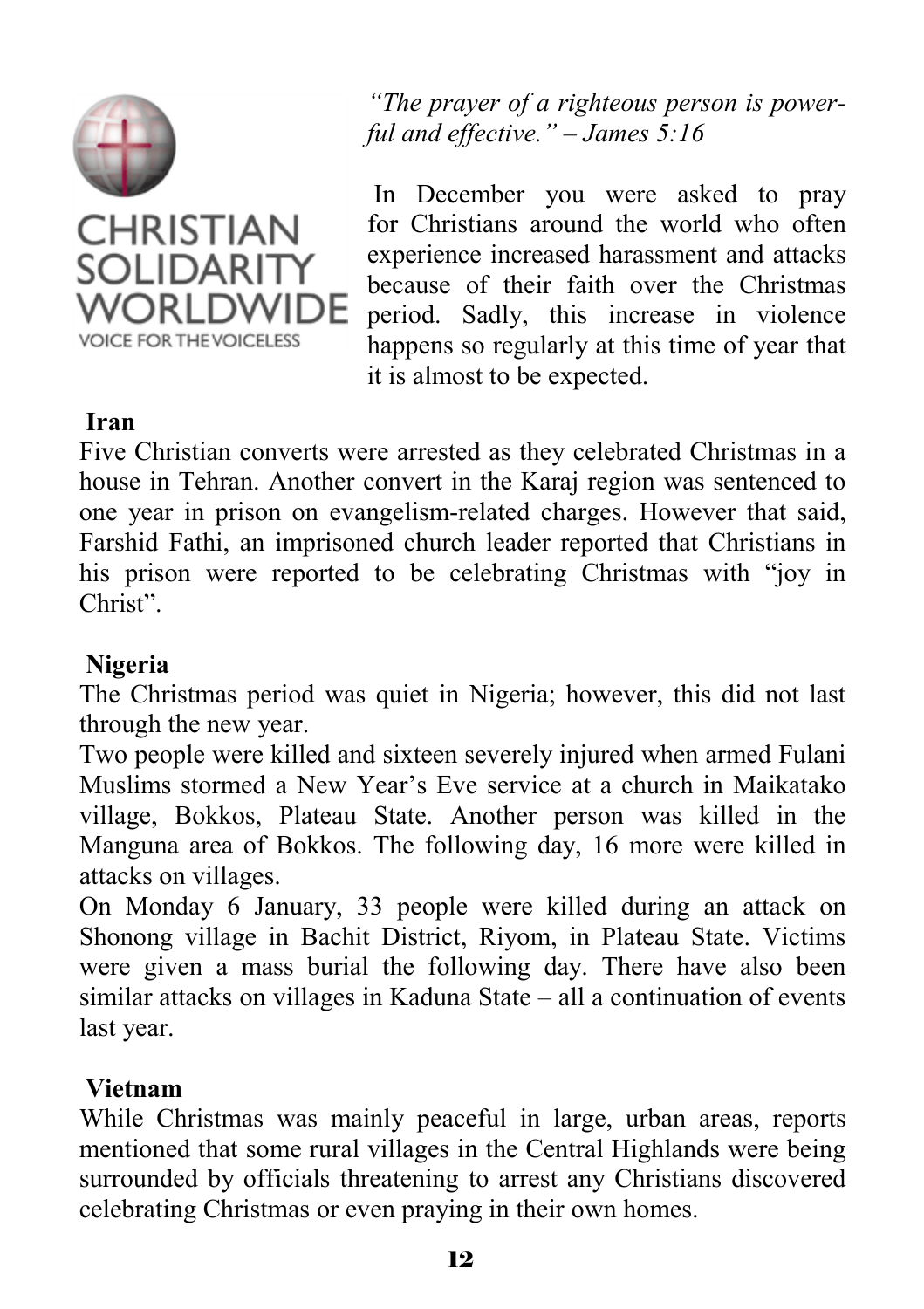## **Sri Lanka**

Sadly in Sri Lanka there were three attacks on churches on Christmas Eve. No one was reported to be hurt in the attacks, which largely consisted of mobs throwing stones at the windows, and demanding the services stop. During December another pastor was shot at, and yet another had petrol bombs thrown into his home. Again, thankfully no one was hurt, and police protection was subsequently provided.

## **Egypt**

The Christian community was greatly encouraged when Egypt's interim president, Adly Mansour, recently visited St Mark's Cathedral in Cairo. However, a Coptic man was shot outside Mar Girgis Church in Cairo on New Year's Eve, and died in hospital. There was a significant police presence for the Coptic Orthodox Church's celebration of Coptic Christmas, which falls on 7th January.

## **Central African Republic**

Although Christians were able to meet on Christmas Eve, continued fighting in the capital city Bangui prevented people leaving their homes on Christmas Day. The continued targeting of Christians by the Seleka rebel coalition has led to the fourth consecutive Sunday where churches were unable to hold meetings. Christians have instead been gathering together in small groups in homes across the capital.

#### **Mexico**

Over the Christmas period, a group of 180 Protestant Christians were finally able to return to their village in Altamirano, Chiapas, thanks to the intervention and mediation of local Christian groups and government officials. The community had been forcibly displaced because of their religious beliefs for almost three years.

However, a number of Catholic priests were forcibly disappeared, one was beaten to death and another is in a critical condition after being attacked with a baseball bat. Two more were murdered in another state. It is believed that these are all crimes committed by large criminal groups which are increasingly targeting religious leaders who refuse to cooperate with them.

> *Mervyn Thomas Chief Executive, Christian Solidarity Worldwide (CSW)*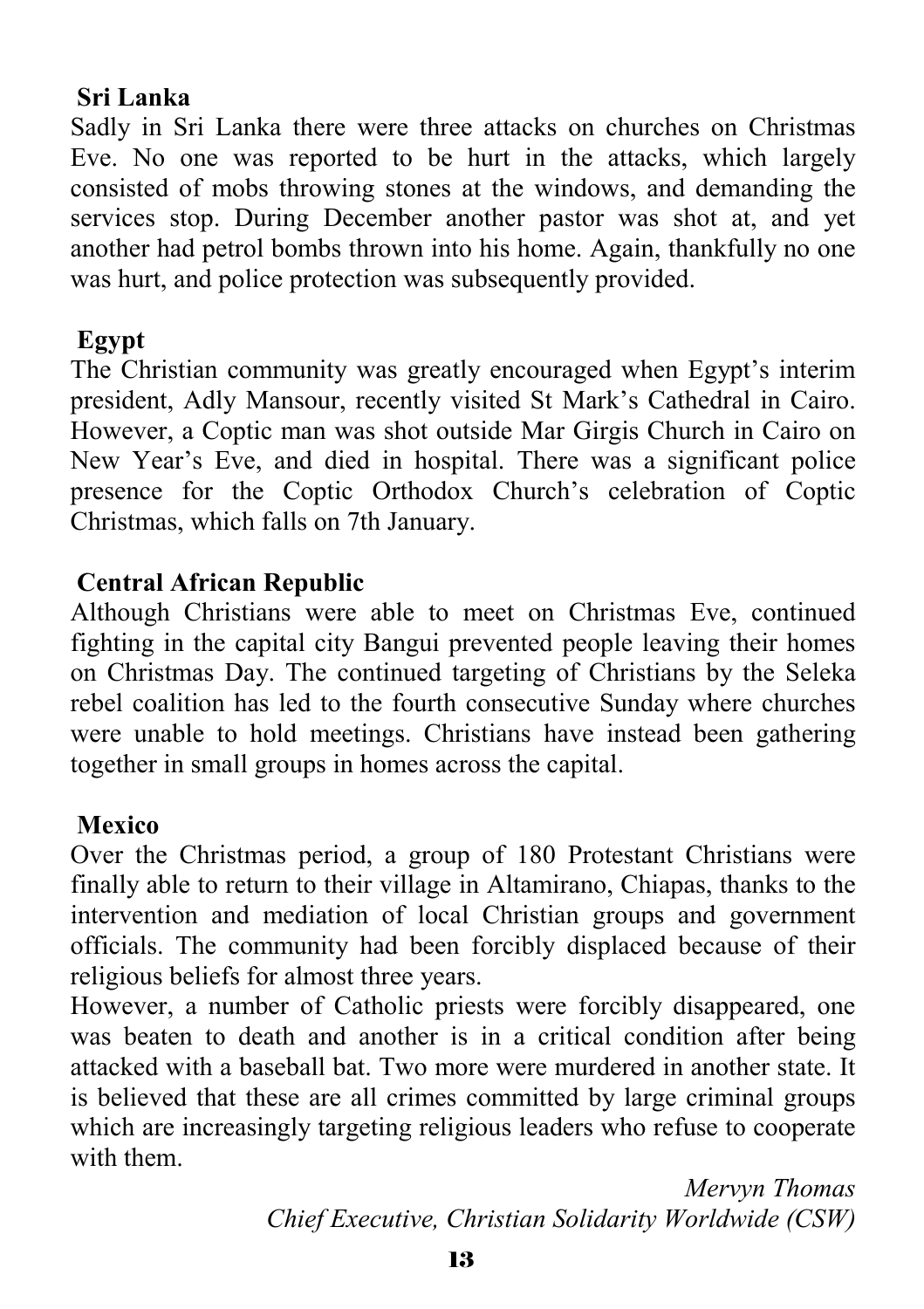February

| Sun      | 2  | 10.30am             | Morning Service led by Mark Williamson   |
|----------|----|---------------------|------------------------------------------|
| Tue      | 4  | $10.30$ am-noon     | Coffee and Chat                          |
|          |    | 8.00 <sub>pm</sub>  | Time for Prayer                          |
|          |    | 8.00pm              | <b>F&amp;P</b> Committee Meeting         |
| Fri      | 7  | 12.30pm             | Luncheon Club                            |
| Sun      | 9  | 10.30am             | Morning Service led by Brenda Cannon     |
|          |    | 6.30 <sub>pm</sub>  | Communion Service led by Rev Paul Timmis |
| Tue 11   |    | $10-12$ noon        | Coffee and Chat                          |
|          |    | 8.00 <sub>pm</sub>  | Time for Prayer                          |
| Thur 13  |    | $7.00 \text{ pm}$   | Circuit Meeting at Stoneleigh            |
| Sat      | 15 | 10.00am             | Big Brunch                               |
| Sun $16$ |    | $10.30$ am          | Communion Service led by Rev Paul Timmis |
| Tue      | 18 | $10.30$ am-noon     | Coffee and Chat                          |
|          |    | 8.00pm              | Time for Prayer                          |
|          |    | 7.00 <sub>pm</sub>  | Men's Supper Club - WW1 Grave Sites -    |
|          |    |                     | Clive Gilbert                            |
| Fri      | 21 | 12.30 <sub>pm</sub> | Luncheon Club                            |
| Sun      | 23 | 10.30am             | Morning Service led by Rev Paul Timmis   |
|          |    | Tue 25 10-12 noon   | Coffee and Chat                          |
|          |    | 8.00pm              | Time for Prayer                          |

**CHURCH** 

**DIARY** 

*Please refer to the Website (www.martinway.org.uk) or Weekly Notice Sheet for any additional information*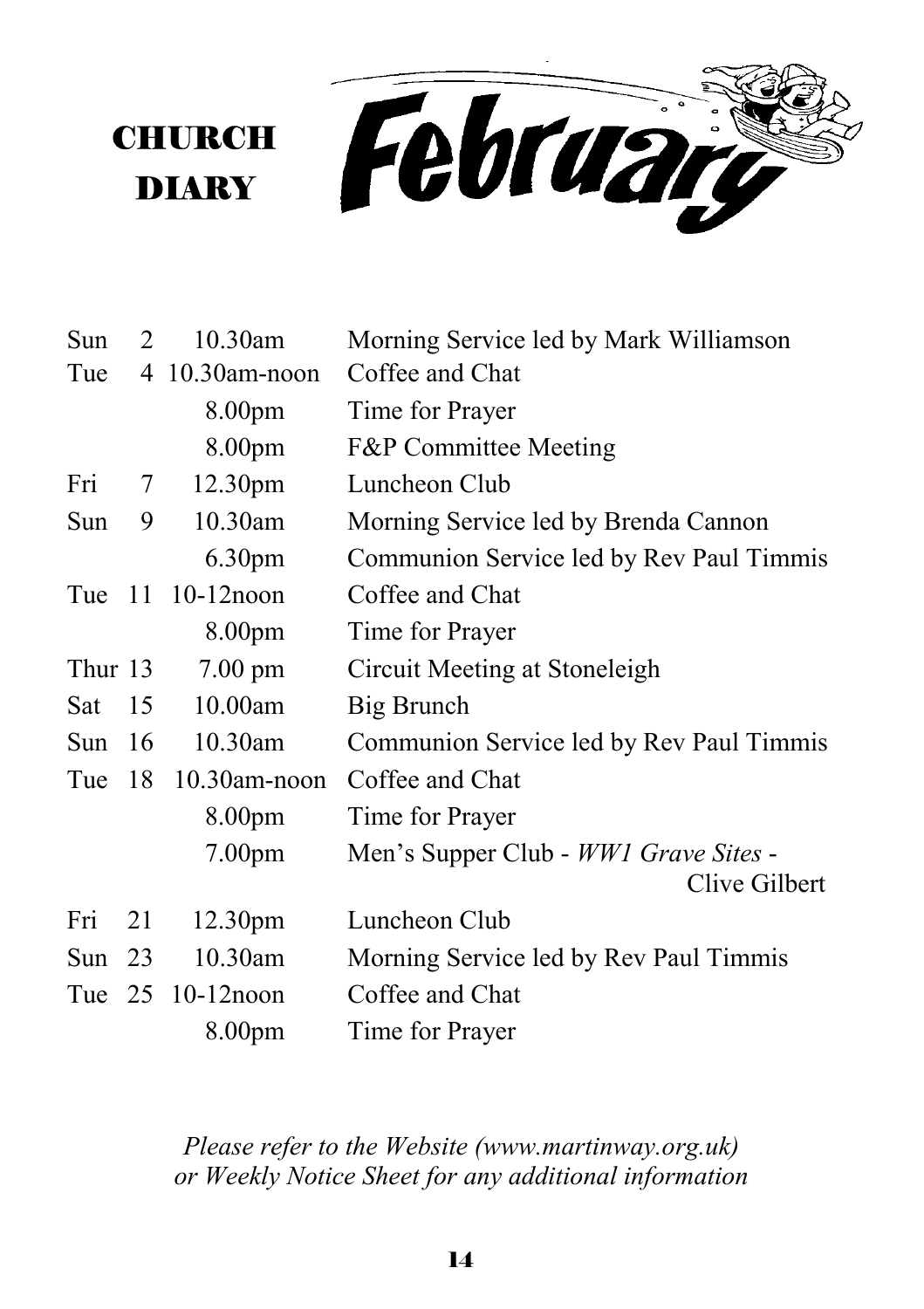We wish all of those who celebrate a birthday in February a very

> *Happy Birthday*  and especially to:



**Ashley Hillhouse on 1st February Joshua Fuwa on 20th February** 

**Church Ladies With typewriters . . .** 

 $\lt 0$  > ——

They're Back! Those wonderful Church Bulletins! Many thanks to those unknown church ladies with typewriters. These sentences (with all the BLOOPERS) actually appeared in church bulletins or were announced in church services:

This evening at 7 PM there will be a hymn singing in the park across from the Church. Bring a blanket and come prepared to sin.

--------------------------

The eighth-graders will be presenting Shakespeare's Hamlet in the Church basement Friday at 7 PM . The congregation is invited to attend this tragedy.

--------------------------

Weight Watchers will meet at 7 PM. Please use large double door at the side entrance.

--------------------------

Low Self Esteem Support Group will meet Thursday. Please use the back door.

--------------------------

The Associate Minister unveiled the church's new Campaign slogan last Sunday: I Upped My Pledge - Up Yours!